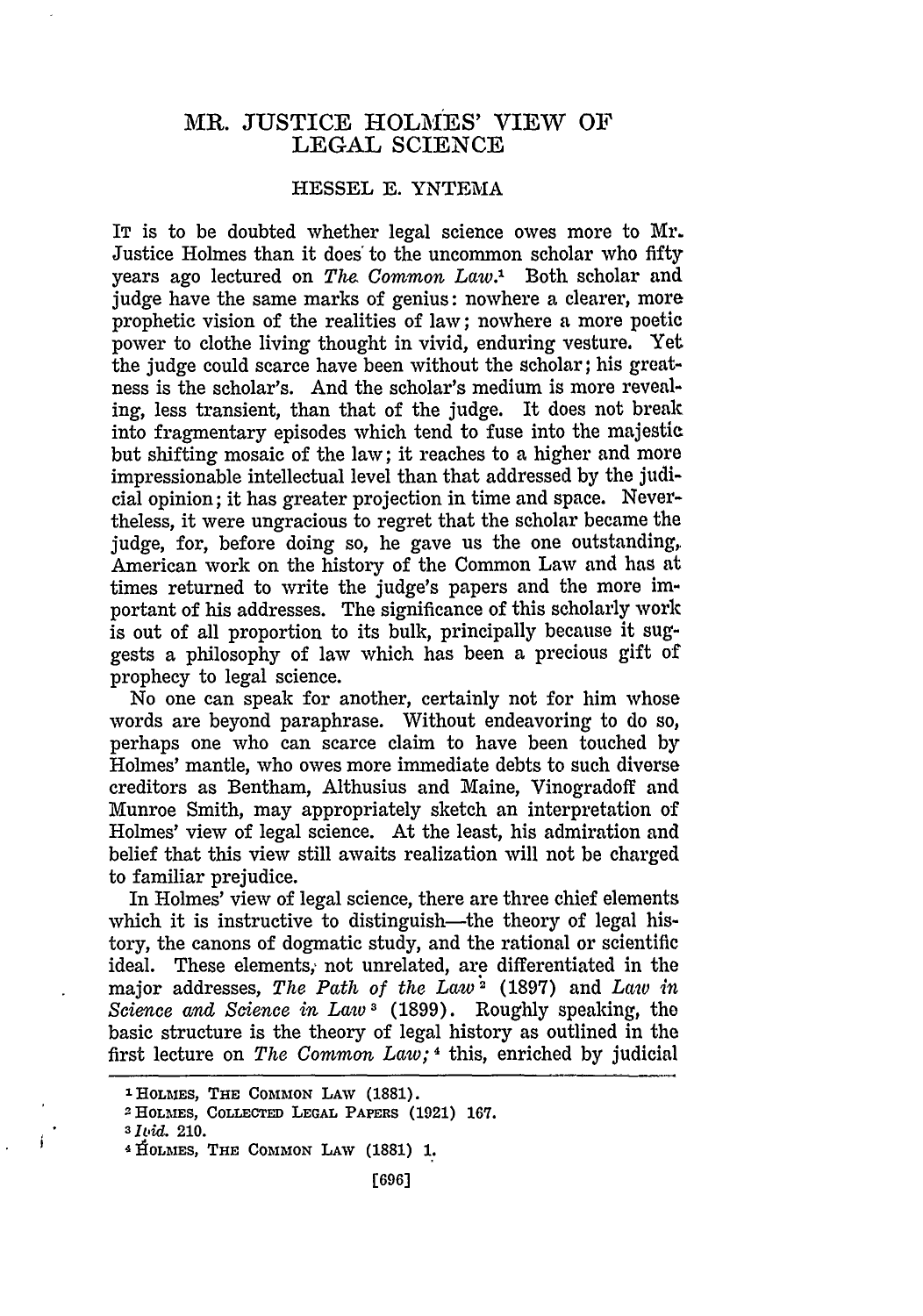# **:1931]** *JUSTICE HOLMES' VIEW OF LEGAL SCIENCE* **697**

,experience and projected upon contemporary legal study, becomes the canons of dogmatic study in *The Path of the Law.* The rational or scientific ideal, envisaged in the two addresses mentioned, is the conclusion of the argument. We shall first endeavor to formulate, perforce with all the imperfection of brevity, the cardinal implications of the theory, the canons and the ideal, and then venture a summary glance at their validity, limits and present pertinence.

First, then, as to the theory of legal history. "Historical **ex-** -planation has two directions or aspects, one practical and the other abstractly scientific."<sup>5</sup> The latter involves the study of law as "a great anthropological document," or as "an exercise in the morphology and transformation of human ideas." <sup>6</sup> The ,emphasis is, however, upon the practical aspects of historical study: "The main ends of the subject are practical." **7** "History is the means by which we measure the power which the past has had to govern the present in spite of ourselves, so to speak, by imposing traditions which no longer meet their original end. History sets us free and enables us to make up our minds dis- -passionately whether the survival which we are enforcing answers any new purpose when it has ceased to answer the old." **8** This is a vigorous conception of historical study, which has little sympathy for mere antiquarianism: investigation directed "to a crucial point" counts; **0** "our only interest in the past is for the light it throws upon the present."<sup>10</sup>

The study of the present by reference to the past, the possibilities of which are so brilliantly illustrated in *The Common Law,* necessarily invites a theory of legal evolution. The fundamental hypothesis is the paradox of form and substance in law:

"The substance of the law at any given time pretty nearly corresponds, so far as it goes, with what is then understood to be convenient; but its form and machinery, and the degree to which it is able to work out desired results, depend very much upon its past." "

This hypothesis, simple, subtle and profound, is the cornerstone of Holmes' view of legal science as well as of his theory of legal history.

<sup>9</sup> "The man of science in the law is not merely a bookworm. To a microscopic eye for detail he must unite an insight which tells him what details are significant. Not every maker of exact investigation counts, but only he who directs his investigation to a crucial point." *Ibid.* 224.

*lo Ibid.* 194.

**<sup>5</sup> HOLMES, COLLECTED LEGAL PAPERS (1921)** 211.

*<sup>6</sup> Ibid.* 212.

**<sup>7</sup>***Ibid.* 224.

*<sup>8</sup>Ibid.* 225.

**<sup>11</sup> HOLmES, THE CoimON** LAW (1881) 1-2.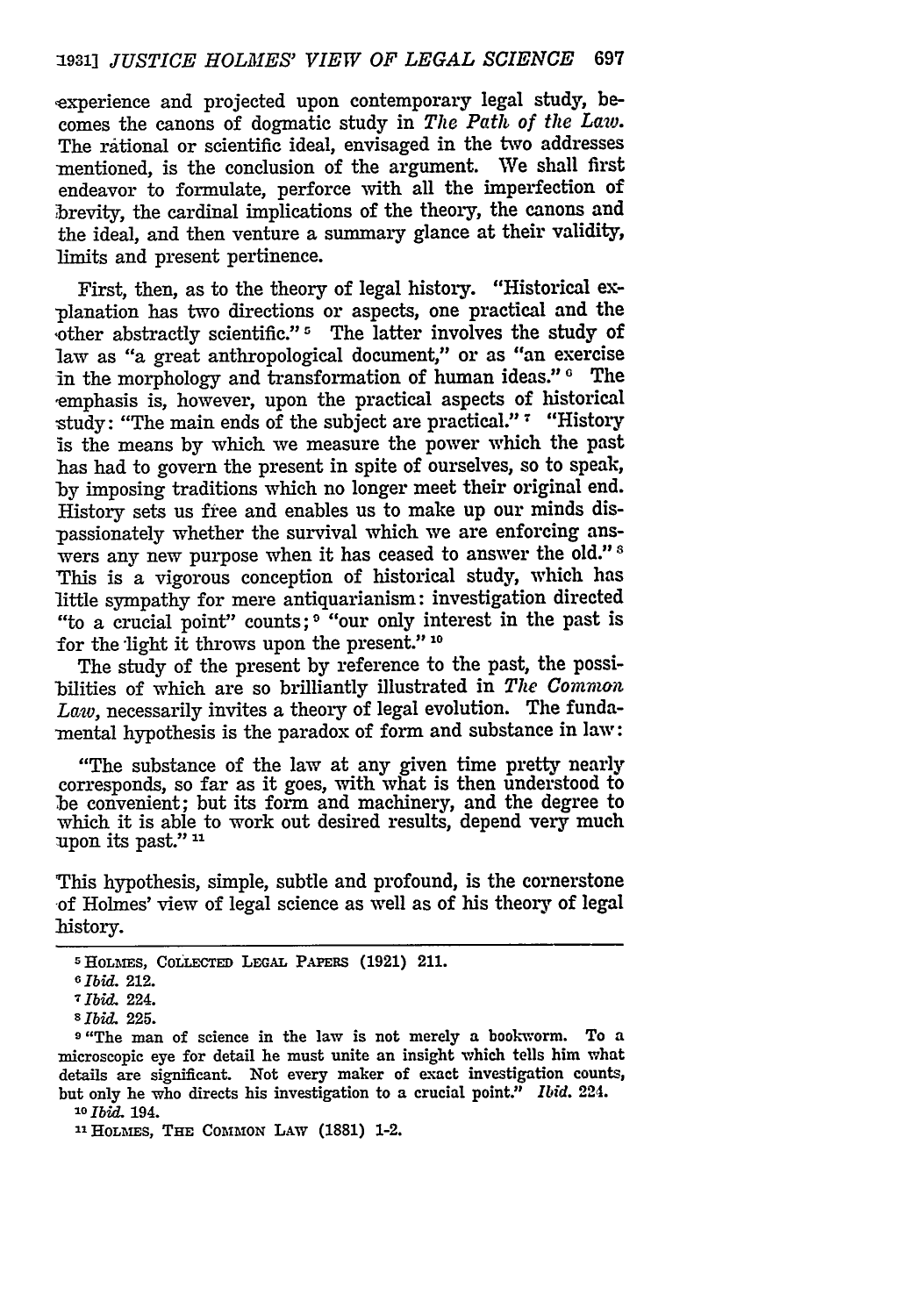The implications which the hypothesis holds for legal history were explicitly set out in 1881. These may be summarized as follows. First, an empirical conception of law. "Law, being a practical thing, must found itself on actual forces." **12** Second, that "in substance the growth of the law is legislative,"<sup>13</sup> not only in content but in its grounds. Hence the importance of "the felt necessities of the time, the prevalent moral and political theories, intuitions of public policy, avowed or unconscious, even the prejudices which judges share with their fellow-men," 14 in the interpretation and adaptation of ancient rules or the creation of new. Third, the secondary significance of logical forms. and the consequent "failure of all theories which consider the law only from its formal side."<sup>15</sup> "The life of the law has not been logic: it has been experience." **10** Fourth, the existence of primitive survivals in law, which render historical study necessary to understand a legal system purporting to follow precedents,<sup>17</sup>—survivals, the justification for which when identified by historical study, may effectively be reconsidered.'8 Finally, the desirability of an actualistic description of the process, involving not only "a more conscious recognition of the legislative function of the courts" but also the progressive measurement of human conduct by more "external or objective" and less moral, legal standards.<sup>19</sup>

Second, the canons of dogmatic study. These, as has been intimated, are in effect the application of the theory of legal<br>history to contemporary professional legal study. And, as history to contemporary professional legal study. And, as might be anticipated the propositions are analogous. In the might be anticipated, the propositions are analogous. first place, the conception of the "body of dogma or systematized prediction which we call the law," **20** is practical, realistic. "The object of our study, then, is prediction, the prediction of the incidence of the public force through the instrumentality of the courts." **21**

In the second place, the conception is objective. The study is "of the law as a business with well understood limits, a body of dogma within definite lines." 22 Hence, to avoid confusion, the necessity of distinction between law and ethics, of a "bad man" attitude towards law:

**<sup>12</sup>***Ibid.* **213.** *<sup>13</sup>Ibid.* **35. <sup>14</sup>***Ibid.* **1.** *1r, Ibid.* **36.** *<sup>16</sup>Ibid.* **1.** *1Ibid.* **36.** *1S Ibid.* **37.** *<sup>19</sup>Ibid.* **36, 38. 20 HOLLIES, COLLECTED LEGAL PAPERS (1921) 169.** <sup>21</sup>*Ibid.* **167.** *22Ibid.* **171.**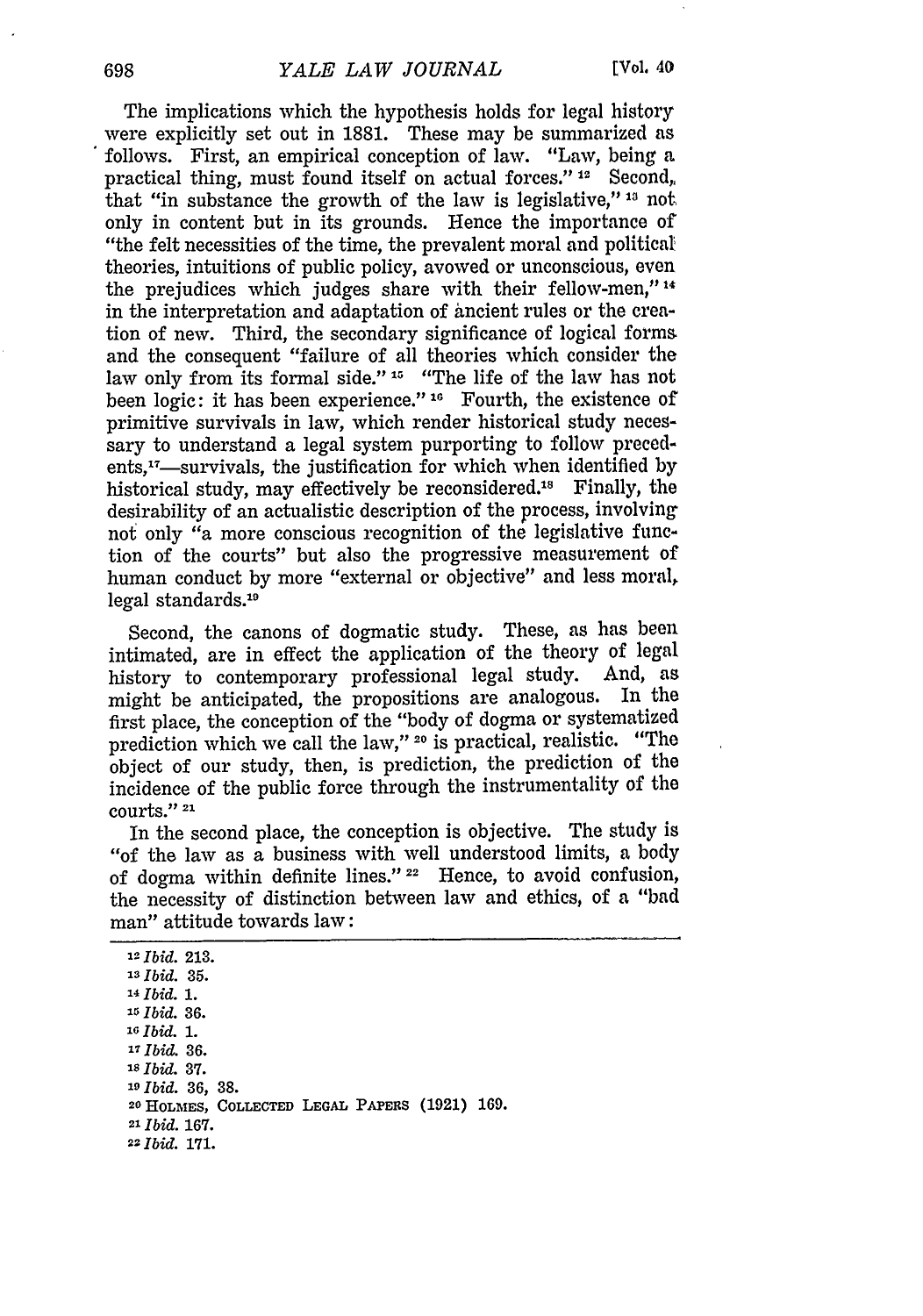## 1931] *JUSTICE HOLMES' VIEW OF LEGAL SCIENCE* 699

"If you want to know the law and nothing else, you must look at it as a bad man, who cares only for the material consequences which such knowledge enables him to predict, not as a good one, who finds his reasons for conduct, whether inside the law or outside of it, in the vaguer sanctions of conscience." **23**

It should be noted that this canon of professional study does not deny ethics or its fundamental relation to law. "The law is the witness and external deposit of our moral life."<sup>24</sup>

In the third place, the means of prediction are, in principle, the reports. The reports are "the oracles of the law. Far the most important and pretty nearly the whole meaning of every new effort of legal thought is to make these prophecies more precise, and to generalize them into a thoroughly connected system." **25** "The number of our predictions when generalized and reduced to a system is not unmanageably large."<sup>26</sup> In this Holmes is essentially in accord with Langdell.

In the fourth place, the necessity of analysis and generalization in prediction fixes the position of jurisprudence and theory in dogmatic study. "Theory is the most important part of the dogma of the law, as the architect is the most important man who takes part in the building of a house. The most important improvements of the last twenty-five years are improvements in theory."<sup>27</sup> The theory and the jurisprudence here referred to are indigenous, not comparative. "The way to gain a liberal view of your subject is not to read something else, but to get to the bottom of the subject itself."<sup>28</sup> Hence, the study of Roman law in a professional curriculum is not advocated.<sup>23</sup>

In the fifth place, the method of prediction is not merely logical or mathematical:

"The danger of which I speak is not the admission that the principles governing other phenomena also govern the law, but the notion that a given system, ours, for instance, can be worked out like mathematics from some general axioms of conduct....

"This mode of thinking is entirely natural. The training of lawyers is a training in logic. The processes of analogy, discrimination, and deduction are those in which they are most at home. The language of judicial decision is mainly the language of logic. And the logical method and form flatter that longing for certainty and for repose which is in every human mind. But certainty generally is illusion, and repose is not the destiny of man. Behind the logical form lies a judgment as to the relative worth and importance of competing legislative grounds,

**Ibid, 171.** <sup>24</sup> *Ibid.* 170. *Ibid.* 168. *<sup>2</sup> 6 Ibid* 169. *Ibid.* 200. *Ibid.* 197. *Ibid.* 197ff., 155ff.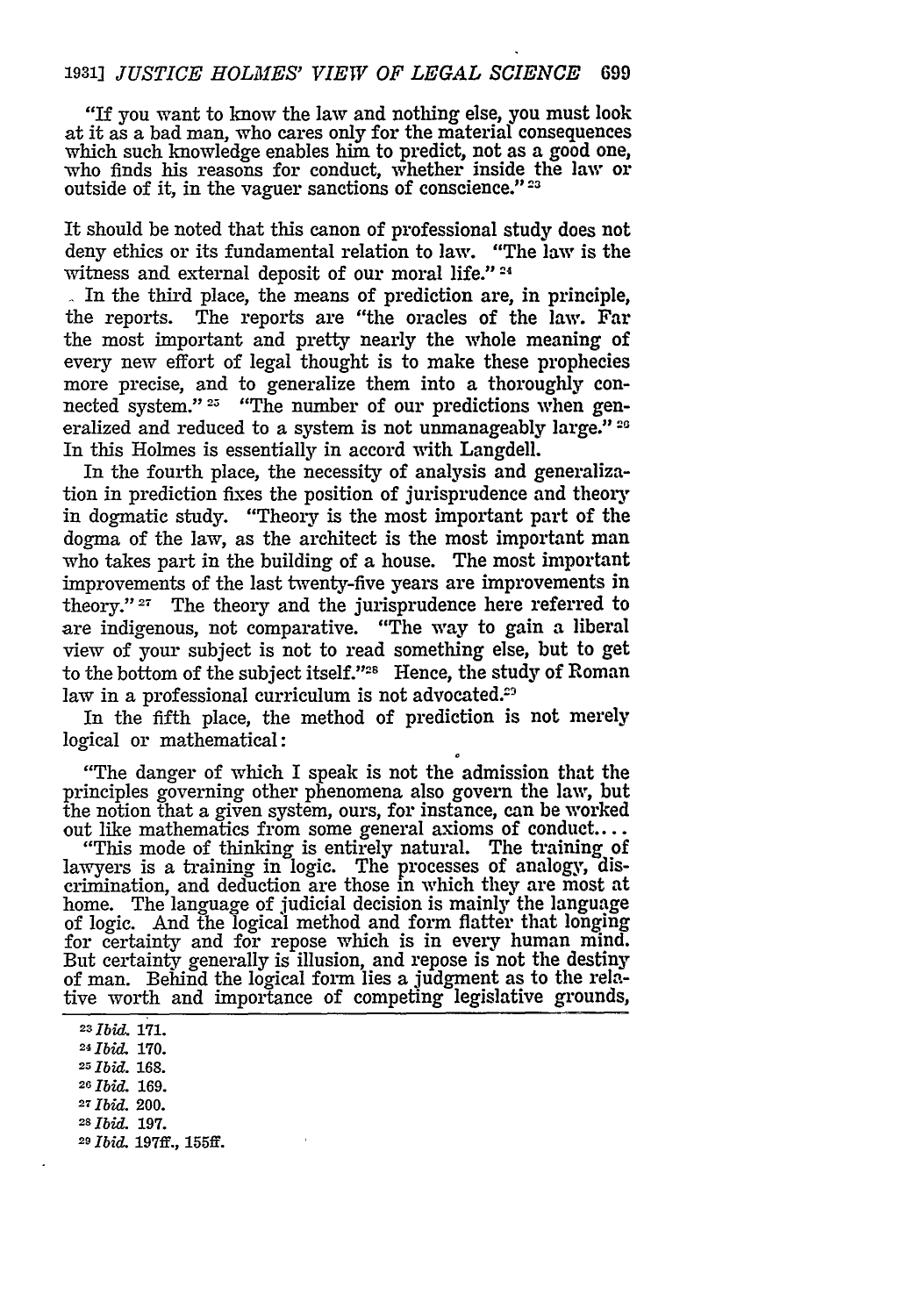often an inarticulate and unconscious judgment, it is true, and yet the very root and nerve of the whole proceeding." **30**

This proposition—that law is in substance not logically predictable-is the most important of the applications of the theory of legal history to dogmatic study, since it establishes the further propositions that, after following "the existing body of dogma into its highest generalization by the help of jurisprudence," **11** the methods of dogmatic study are, in the sixth place, "to discover from history how it has come to be what it is; and, finally, so far as you can, to consider the ends which the several rules seek to accomplish, the reasons why those ends are desired, what is given up to gain them, and whether they are worth the price." **<sup>32</sup>**

Thus, the exposition of the canons of dogmatic legal study eventuates, as does the theory of legal history, in stressing the recognition of the "duty of weighing considerations of social advantage." **<sup>33</sup>**

"I sometimes tell students that the law schools pursue an inspirational combined with a logical method, that is, the postulates are taken for granted upon authority without inquiry into their worth, and then logic is used as the only tool to develop the results. It is a necessary method for the purpose of teaching dogma. But inasmuch as the real justification of a rule of law, if there be one, is that it helps to bring about a social end which we desire, it is no less necessary that those who make and develop the law should have those ends articulately in their minds."<sup>34</sup>

The argument, therefore, concludes in focusing attention upon the third element, the rational or scientific ideal in law. The formulation of the'legal process as logical in form but legislative in substance-in other words, essentially in terms of public policy, social ends and the weighing of interests--states the crucial problem of a realistic jurisprudence: How are the factors that condition the law to be ascertained, analyzed and evaluated? The answer is suggestive rather than detailed.

First, rational and scientific study is to be substituted for reliance upon tradition:

"But the present has a right to govern itself so far as it can;<br>and it ought always to be remembered that historic continuity

with the past is not a duty, it is only a necessity.<br>"I hope that the time is coming when this thought will bear fruit. An ideal system of law should draw its postulates and

**<sup>34</sup>***Ibid.* **238.**

**<sup>3</sup>o** *Ibid.* **180,** 181. **<sup>31</sup>***Ibid.* 198.

<sup>2</sup> *Ibid.* **198.**

*<sup>331</sup>Ibid.* **184.**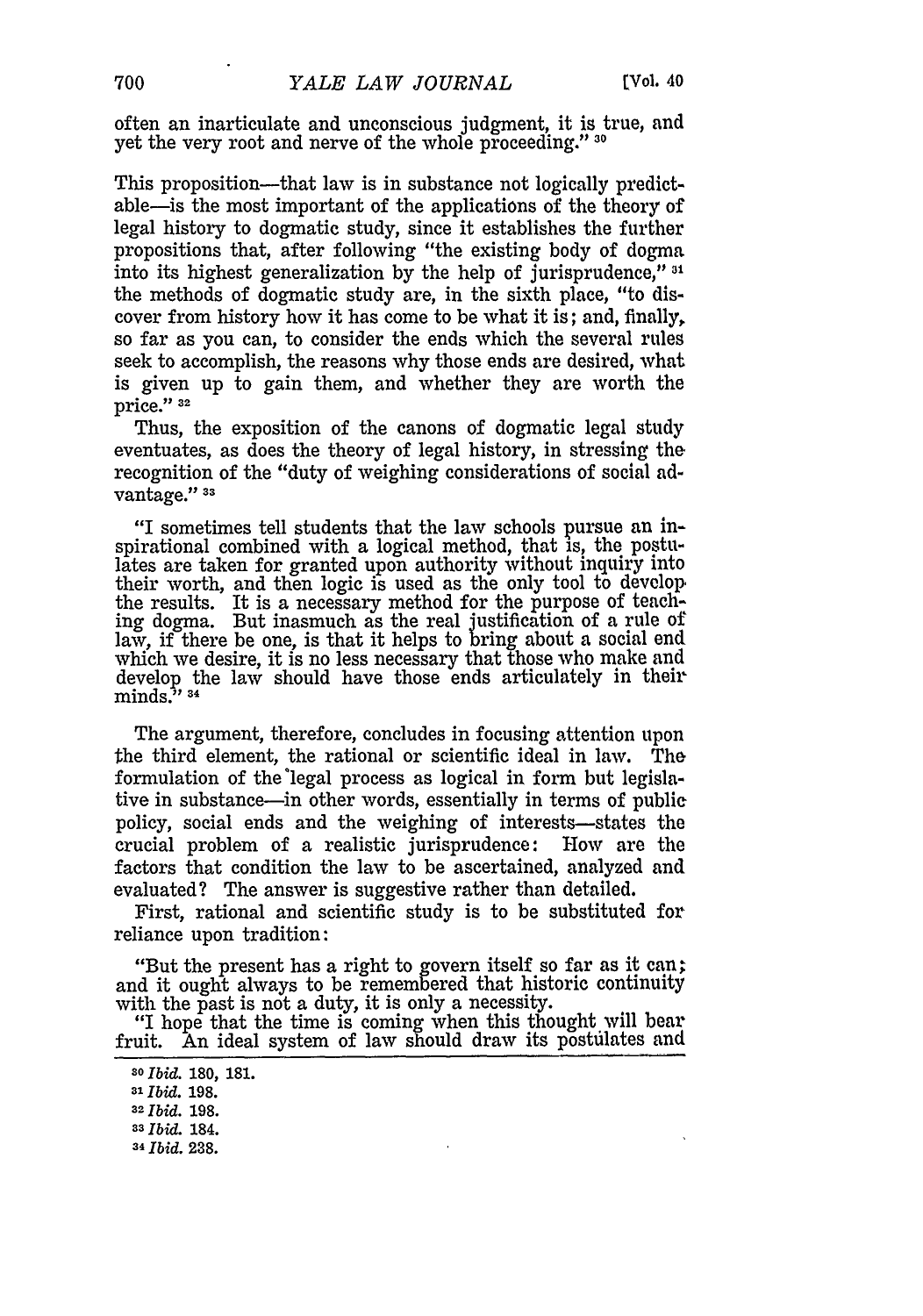### 1931] *JUSTICE HOLMES' VIEW OF LEGAL SCIENCE* **701**

its legislative justification from science. As it is now, we rely upon tradition, or vague sentiment, or the fact that we never thought of any other way of doing things, as our only warrant for rules which we enforce with as much confidence as if they embodied revealed wisdom." **35**

#### Second,

"The rational study of law is still to a large extent the study of history. History must be a part of the study, because without it we cannot know the precise scope of rules which it is our business to know. It is a part of the rational study, because it is the first step toward an enlightened scepticism, ihat is, towards a deliberate reconsideration of the worth of those rules. When you get the dragon out of his cave on to the plain and in the daylight, you can count his teeth and claws, and see just what is his strength. But to get him out is only the first step. The next is either to kill him, or to tame him and make him a useful animal."

Third, the legal science of the future will involve "a substitution of quantitative for qualitative judgments." This for the reason that "it is of the essence of improvement that we should be as accurate as we can" in the measurement of competing social ends.<sup>37</sup> "For the rational study of the law the black-letter man may be the man of the present, but the man of the future is the man of statistics and the master of economics." **39**

Thus, both in dogma and in practice, the basis of law is to be scientific. Holmes' view looks beyond formal traditionalism, past even the prevailing standards of professional dogmatic study, to the development of a rational legal science, more empirical and less historical, directed to the more exact measurement of social ends.

"I have had in mind an ultimate dependence upon science because it is finally for science to determine, so far as it can, the relative worth of our different social ends, and, as I have tried to hint, it is our estimate of the proportion between these, now often blind and unconscious, that leads us to insist upon and

<sup>35</sup> Ibid. 139. "A body of law is more rational and more civilized when every rule it contains is referred articulately and definitely to an end which it subserves, and when the grounds for desiring that end are stated or are ready to be stated in words.

"At present, in very many cases, if we want to know why a rule of law has taken its particular shape, and more or less if we want to know why it exists at all, we go to tradition.... It is revolting to have no better reason for a rule of law than that it so was laid down in the time of Henry IV. It is still more revolting if the grounds upon which it was laid down have vanished long since, and the rule simply persists from blind imitation of the past." *Ibid.* **186, 187.**

**<sup>30</sup>***Ibid.* **186-187. <sup>37</sup>***Ibid.* **231. 38** *Ibid.* **187.**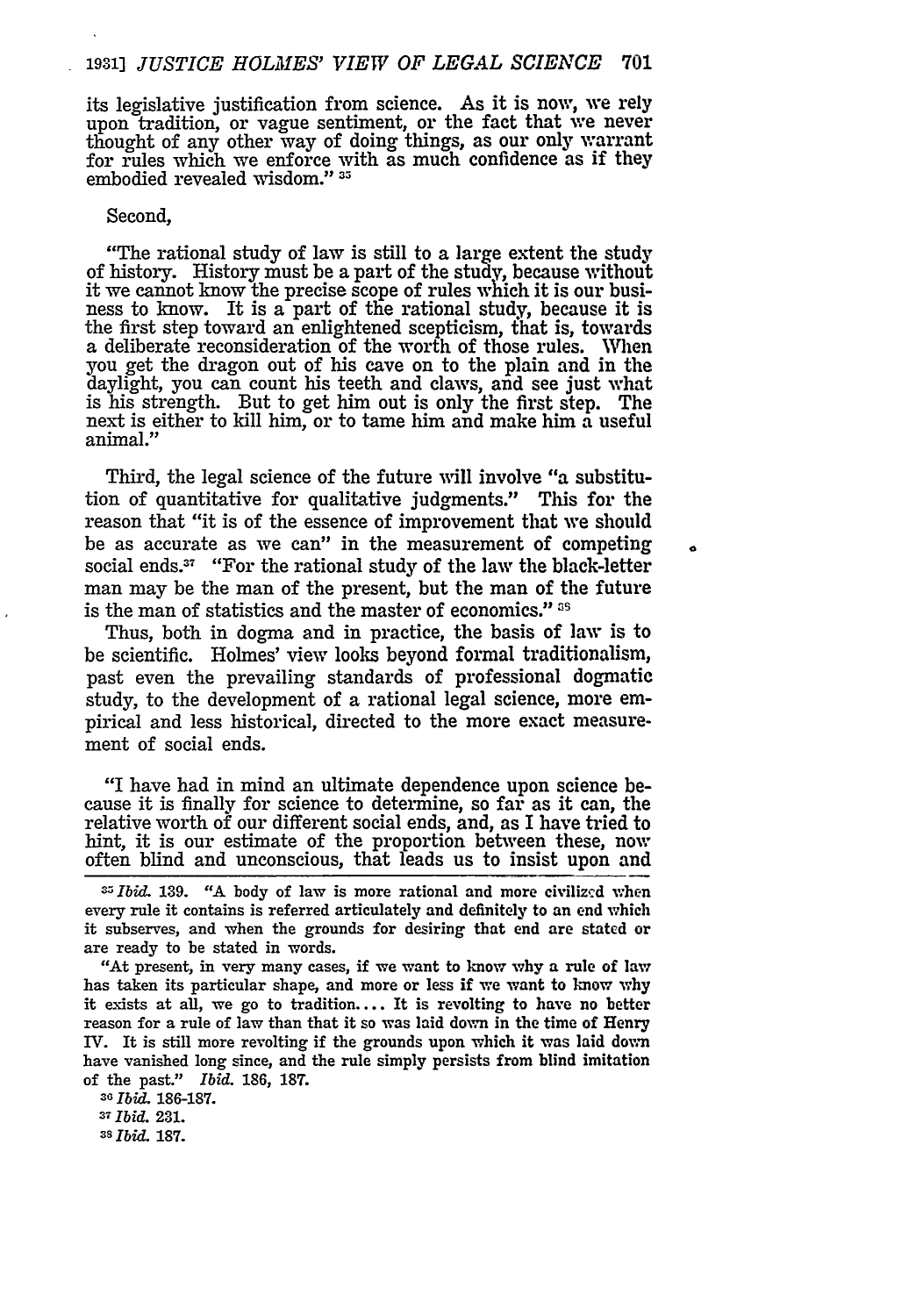to enlarge the sphere of one principle and to allow another gradually to dwindle into atrophy. Very likely it may be that with all the help that statistics and every modern appliance can bring us there never will be a commonwealth in which science is everywhere supreme. But it is an ideal, and without ideals what is life worth? They furnish us our perspectives and open glimpses of the infinite." **89**

No greater praise could be given the conception of legal science, thus fragmentarily sketched, than that, after fifty years, it is still prophetic. The formulation of legal evolution in terms of social ends is of itself a thesis, more profound and universal, more trenchant, than Maine's theorem "from status to contract" or Tarde's law of imitation. And it has a range and vitality which avoids the formalism and lack of perspective in much historical work, such for instance as that of Ames. Its great virtue, however, is to turn historical study upon tradition and thus to suggest the basis for a more rational consideration of legal problems. This lesson, read in the very heyday of the historical school, was a service not fully recognized in its time; it is still to be taken to heart by legal history.

The quality of Holmes' view of legal science is that it is practical. It is no derogation of its validity to point out that this very quality suggests limitations, which, indeed, may very well be fortuitous. It is not to be forgotten that the subject of the lectures on *The Common Law* was not legal history but the common law system, and that the principal addresses were to the profession-to law students and lawyers, not to scientists. Hence, to avoid misconstruction from the point of view of legal science, positions are not to be taken out of context. Thus, for instance, the practical study of legal history is not without peril in narrow minds; much as such study is needed, much as antiquarian irrelevance is to be eschewed, it needs to be supplemented, as indeed Holmes intimates, by the more remote morphological study of legal institutions and ideas with reference to their social conditions, ends and effects. Again, the definition of legal study as being directed to "the prediction of the incidence of the public force through the instrumentality of the courts," **40** is, as it stands, perhaps appropriate to professional legal study; but for legal science it needs to be defined in terms

**<sup>40</sup>***Ibid.* **167.**

 $\sim$ 

**<sup>39</sup>***Ibid.* 242. *"I* look forward to a time when the part played by history in the explanation of dogma shall be very small, and instead of ingenious research we shall spend our energy on a study of the ends sought to **be** attained and the reasons for desiring them. As a step toward that ideal it seems to me that every lawyer ought to seek an understanding of economics. The present divorce between the schools of political economy and law seems to me an evidence of how much progress in philosophical study still remains to be made." *Ibid.* **195.**